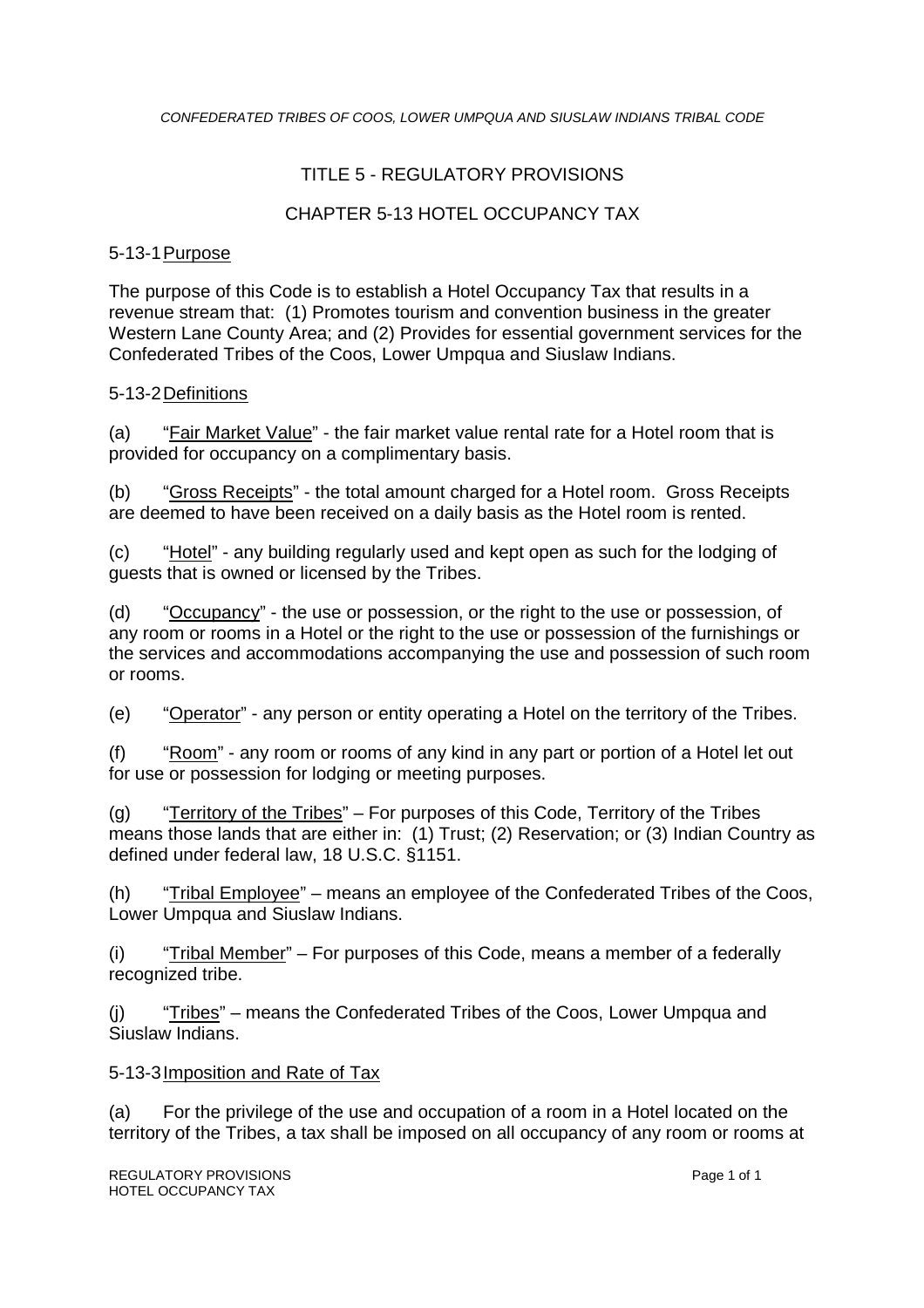a rate of ten percent (10%) of the consideration for such occupancy. The tax shall be applicable to the amount of consideration for the occupancy of the room only and not to charges for ancillary services.

(b) The tax shall be imposed upon the person who provides the consideration for the room and collected by the Operator of the room. The consideration may be calculated as the Gross Receipts, the Fair Market Value, or such other method of calculating the consideration as described in any rules and policies issued by the Tribes.

(c) Tribal Employees or Tribal Members are exempt from the Hotel Occupancy Tax when they provide their Tribal identification or Tribal enrollment card at the time of check-in at a Hotel.

#### 5-13-4Collections and Remittance

(a) The tax imposed by this Code shall be collected by the Operator at the same time as the rent is collected from the room occupant or, if the room is provided on a complimentary basis, at the same time that the room occupant checks out of the Hotel. The amount thereof shall be separately stated upon the Operator's records and on any rental receipt delivered to the occupant by the Operator. No Operator shall advertise that the tax or any part thereof will be assumed or absorbed by the Operator, that it will not be added to the rent, or that, when added, any part will be refunded; provided that the Operator may elect to pay any tax attributable to the occupancy of complimentary rooms.

(b) All taxes collected by an Operator are due and payable on the fifteenth  $(15<sup>th</sup>)$  day of the month for the preceding month, and are delinquent on the last day of the month in which they are due. On or before the fifteenth  $(15<sup>th</sup>)$  day of the month following each month of collection, the Operator shall file a return for that month's tax collections with the Tribes' Finance Department in such form as they may prescribe. The return shall show the amount of tax collected or otherwise due for the period for which the return is filed; the total rentals upon which the tax is collected or otherwise due; Gross Receipts of the Operator for the period; the Fair Market Value of rooms occupied on a complimentary basis; the amount of any exempt rents; a detailed explanation of any discrepancy in the amounts; and such other information as may be described in any rules and policies issued by the Tribes for the purposes described in this Code.

#### 5-13-5Severability

If any provision of this Code, shall in the future, be declared invalid by a court of competent jurisdiction, the invalid portion shall be severed and the remaining provisions shall continue in full force and effect.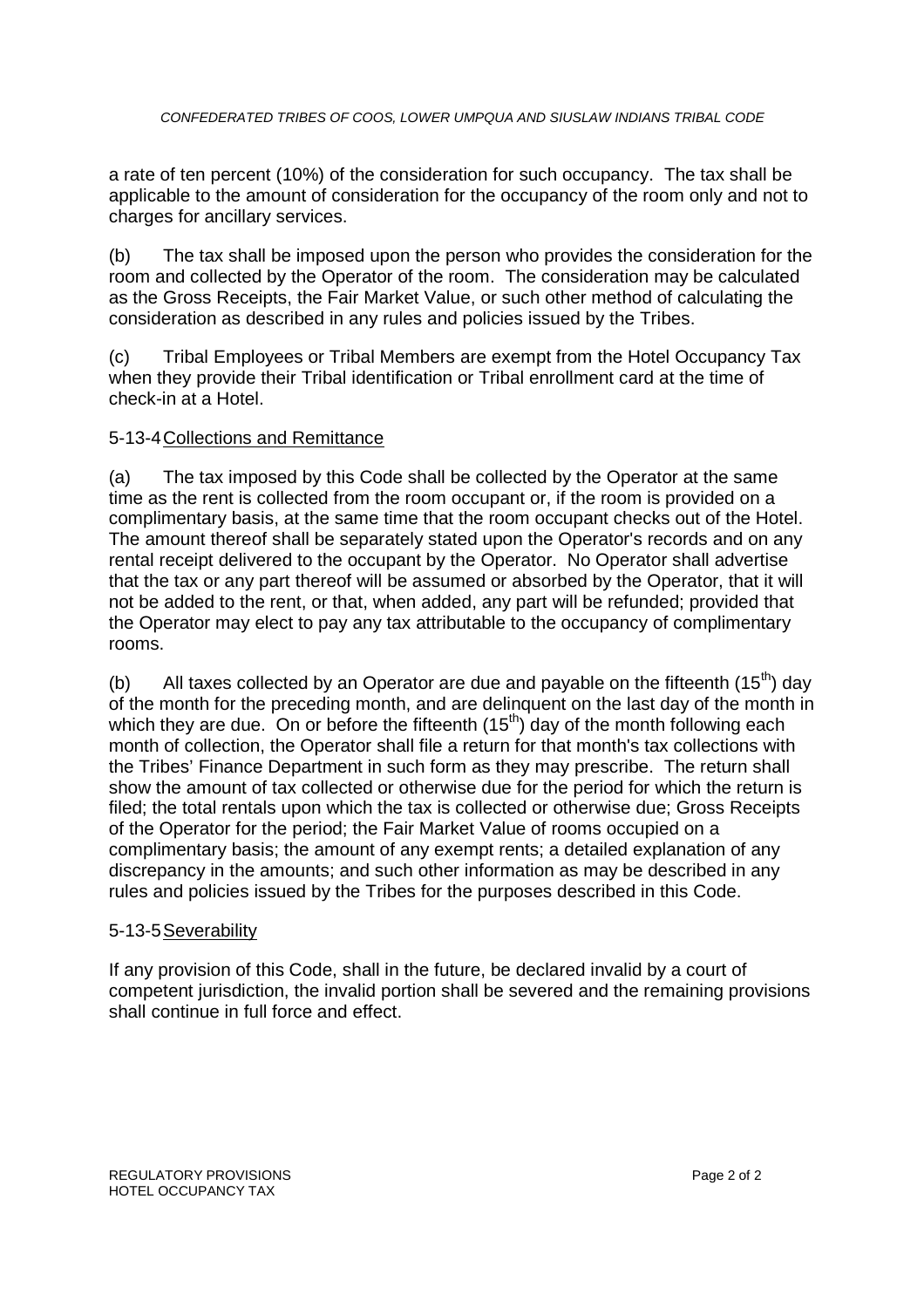*CONFEDERATED TRIBES OF COOS, LOWER UMPQUA AND SIUSLAW INDIANS TRIBAL CODE*

# APPENDIX A

# LEGISLATIVE HISTORY AND EDITORIAL CHANGES

REGULATORY PROVISIONS **Page 3 of 3** HOTEL OCCUPANCY TAX